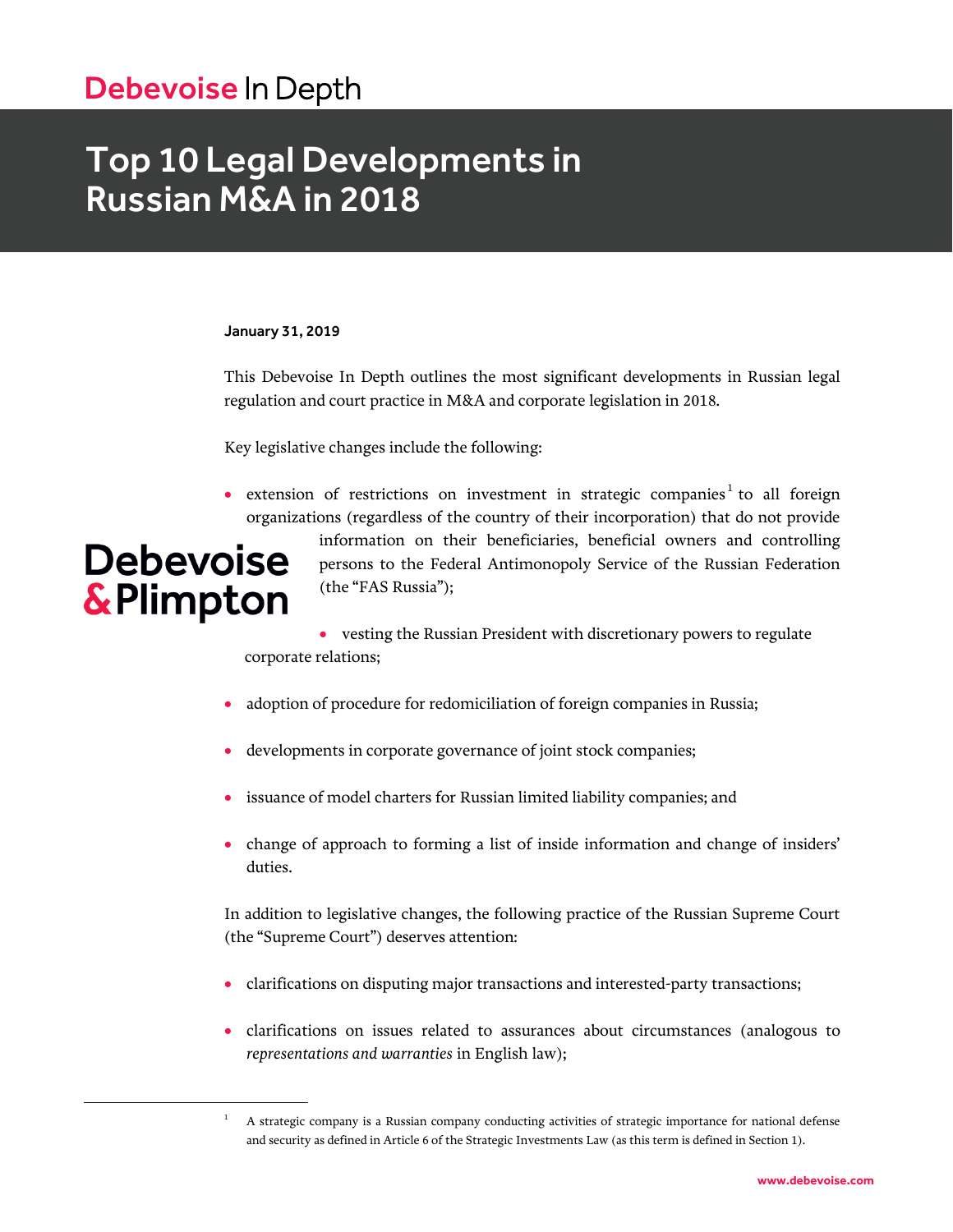- use of recovery of lost profits as a measure of liability in the event of failure to make a mandatory tender offer; and
- finding that an arbitration clause providing for dispute resolution at the International Court of Arbitration of the International Chamber of Commerce (*ICC International Court of Arbitration*) in a particular case is ambiguous and unenforceable.

# Amendments to Regulation of Foreign Investments in Strategic Companies

On June 12, 2018, amendments to Federal Law No. 57-FZ on Foreign Investments in Companies of Strategic Importance for the Defense and Security of the State dated April 29, 2008 (the "Strategic Investments Law") and some other legislative acts came into force.

# Introduction of Restrictions for Foreign Investors That Do Not Disclose Information About Their Beneficiaries and Other Persons

Until June 12, 2018, the Strategic Investments Law provided for a number of restrictions on the participation in strategic companies by foreign investors established in certain offshore jurisdictions, regardless of their ultimate beneficiary status.<sup>2</sup>

Since June 12, 2018, instead of these restrictions, new requirements have been introduced for any foreign investors (regardless of the country of their incorporation) that do not provide information on their beneficiaries, beneficial owners and controlling persons to the FAS Russia.

This information is provided to the FAS Russia in any form:

- as part of an application for preliminary approval of the transaction (for example, in the event of acquiring of more than 50% of the votes in a strategic company);
- as part of a notice of a completed transaction (for example, in the event of acquiring from 25% to 50% of the votes in a strategic company);
- as part of a request for the need to approve a transaction in the event that the fact of a foreign investor's control over a strategic company is not obvious; or

<sup>2</sup> For more details, see ou[r client update,](https://www.debevoise.com/insights/publications/2018/02/top-10-legal-developments-russian-ma-2017) "Top-10 Legal Developments in Russian M&A for 2017," dated February 15, 2018.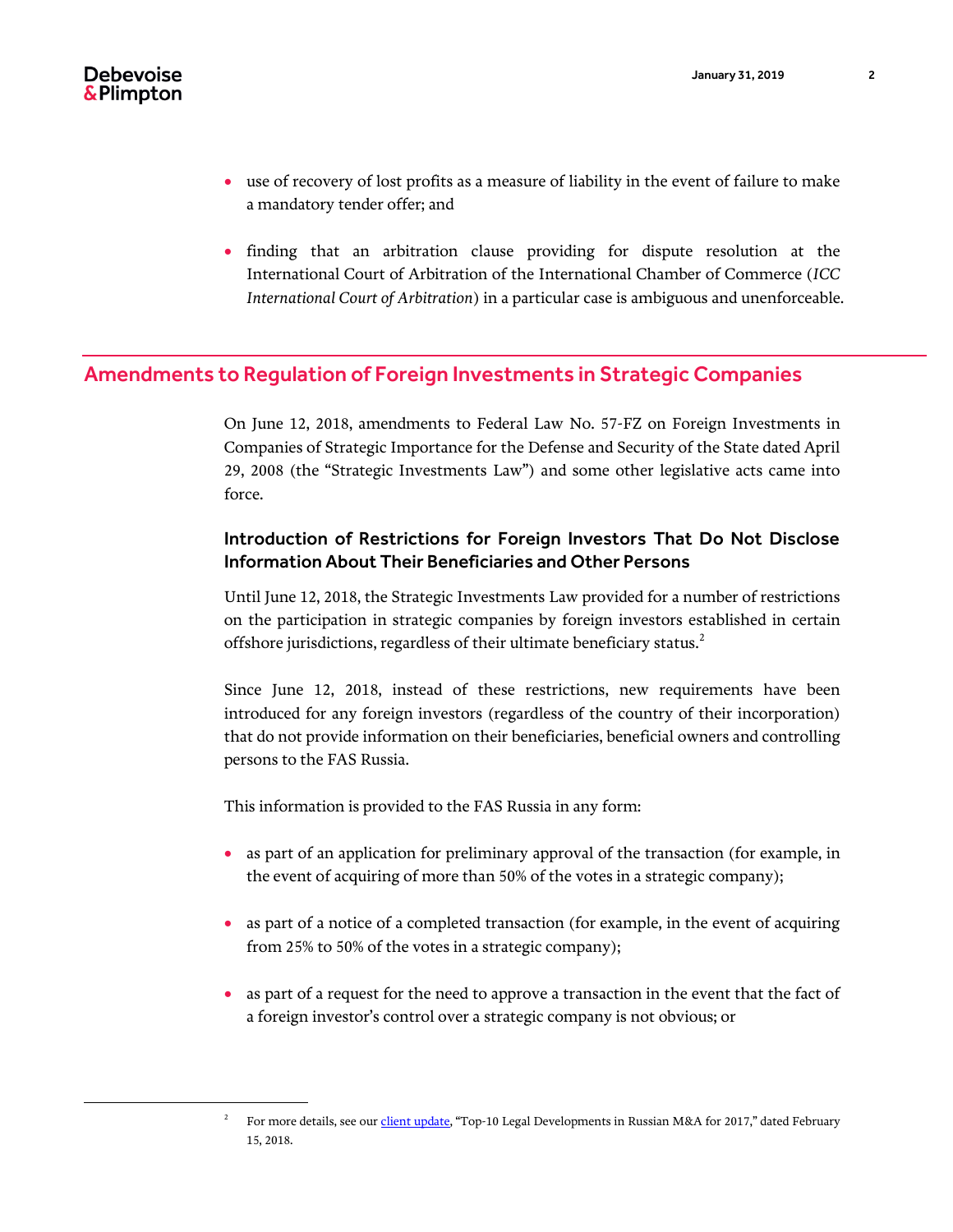as a separate document if this document is required by the FAS Russia for making a decision that the transaction is not subject to prior approval (for example, when a foreign investor is acquiring from 25% to 50% of the votes in a strategic company or when a foreign investor who is under the control of a Russian citizen who is a Russian tax resident and does not have any other citizenship is acquiring more than 50% of the votes).

Foreign investors that do not disclose the above information are barred from:

- acquiring 25% or more of the total votes in the users of subsoil sites of federal significance ("strategic subsoil users");
- acquiring more than 50% of the total votes in other strategic companies;
- obtaining control over a strategic company by any other means; or
- acquiring fixed production assets of a strategic company the value of which represents 25% or more of the balance sheet value of its assets.

In addition, such foreign investors are required to obtain prior approval of the Governmental Commission for Control over Foreign Investments in the Russian Federation to acquire:

- the right to directly or indirectly dispose of more than 5% of the total votes in a strategic subsoil user, or
- the right to directly or indirectly dispose of more than 25% of the total votes in another strategic company or other options for blocking the decisions of its governing bodies.

#### Aggregate Control

To determine control over a strategic company, one takes into account the aggregate share of all: (i) foreign investors that do not disclose their beneficiaries, beneficial owners and controlling persons; (ii) foreign states; (iii) international organizations; and (iv) persons under their control, even if not within the same group.

An exception is provided for foreign investors that are shareholders of a public company within the meaning of Art. 11 of the Russian Tax  $Code<sup>3</sup>$  (apart from international

<sup>3</sup> The public companies are Russian and foreign entities that are issuers of securities (or depositary receipts) listed and/or admitted to trading on Russian exchanges with an appropriate license (Moscow Exchange, St. Petersburg Stock Exchange) or exchanges included in the list of foreign financial intermediaries.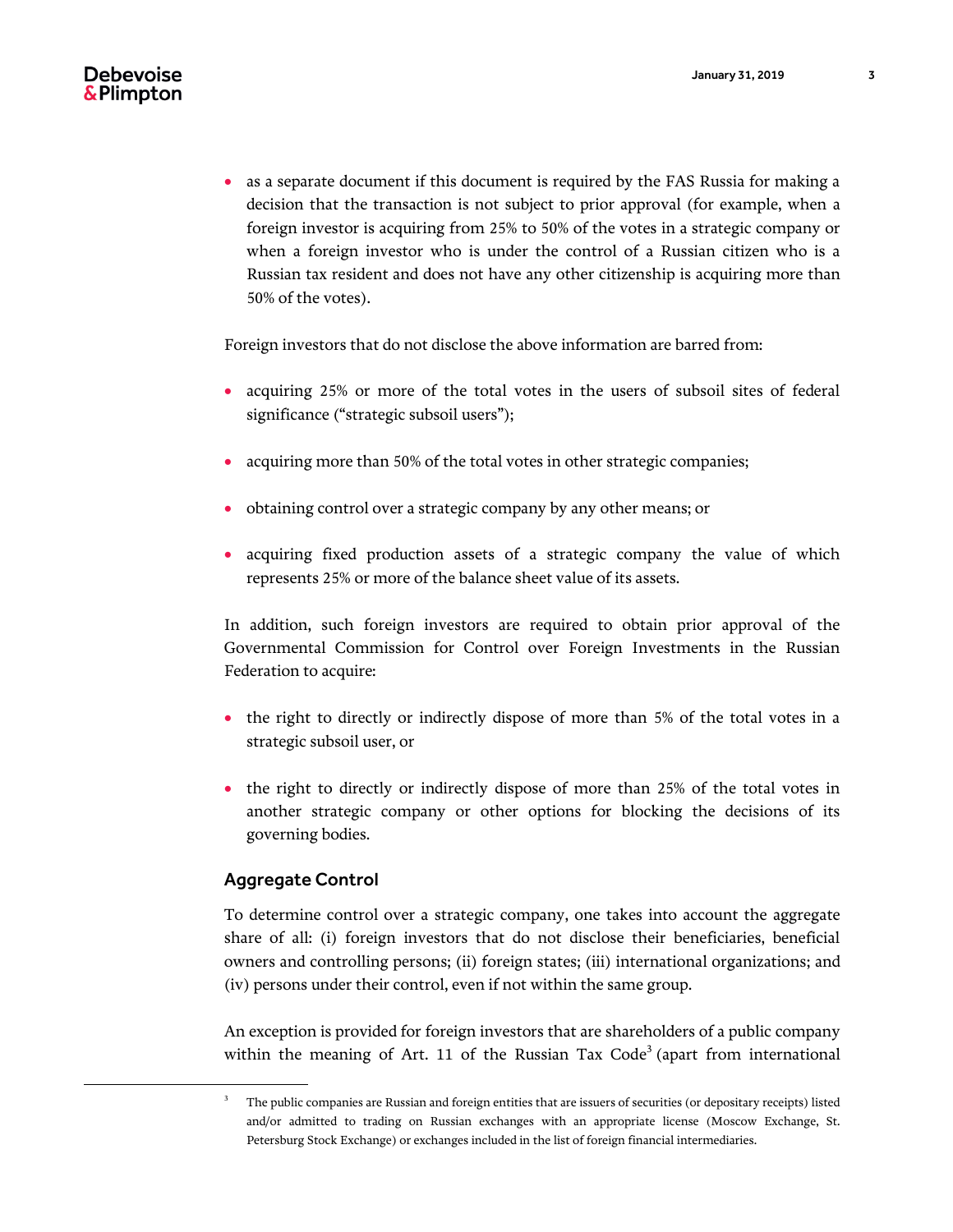organizations, foreign states and entities under their control). In determining whether such a foreign investor has control over a strategic company, only the votes owned by its group of persons will be taken into account.

#### Applicability of Foreign Investor Benefits

Entities controlled by Russian persons and foreign nationals who are also Russian citizens are no longer considered foreign investors and may not claim any benefits granted by the laws on foreign investments.

#### Authority of FAS Russia

The FAS Russia, as the body authorized to monitor the implementation of foreign investments in strategic companies, received the right to provide guidance on the application of the Strategic Investments Law, as it previously used to do without legislative authorization.

# Vesting the Russian President with Discretionary Powers to Regulate Corporate Relations

On June 4, 2018, the provisions of Federal Law No. 133-FZ dated June 4, 2018 came into force, which give the Russian president the right to set, in exceptional cases and in certain areas, the "*peculiarities*" of:

- creation, reorganization, liquidation and legal status of business companies (including the fulfillment of the obligation to keep, disclose or provide information about their activities);
- making transactions (including their notarization and accounting);
- legal status of issuers and professional participants of the securities market; and
- accounting of information about securities.

The law does not specify what is meant by "*exceptional cases*" and "*certain areas of activity*." Equally, the law does not provide for the purposes or nature of such possible "*peculiarities,*" the timing and order of their introduction and application, or the groups of entities with respect to whom they can be applied.

Since these provisions are too general, it is not possible to assess the degree of their influence on the regulation of corporate relations. At the same time, such broad powers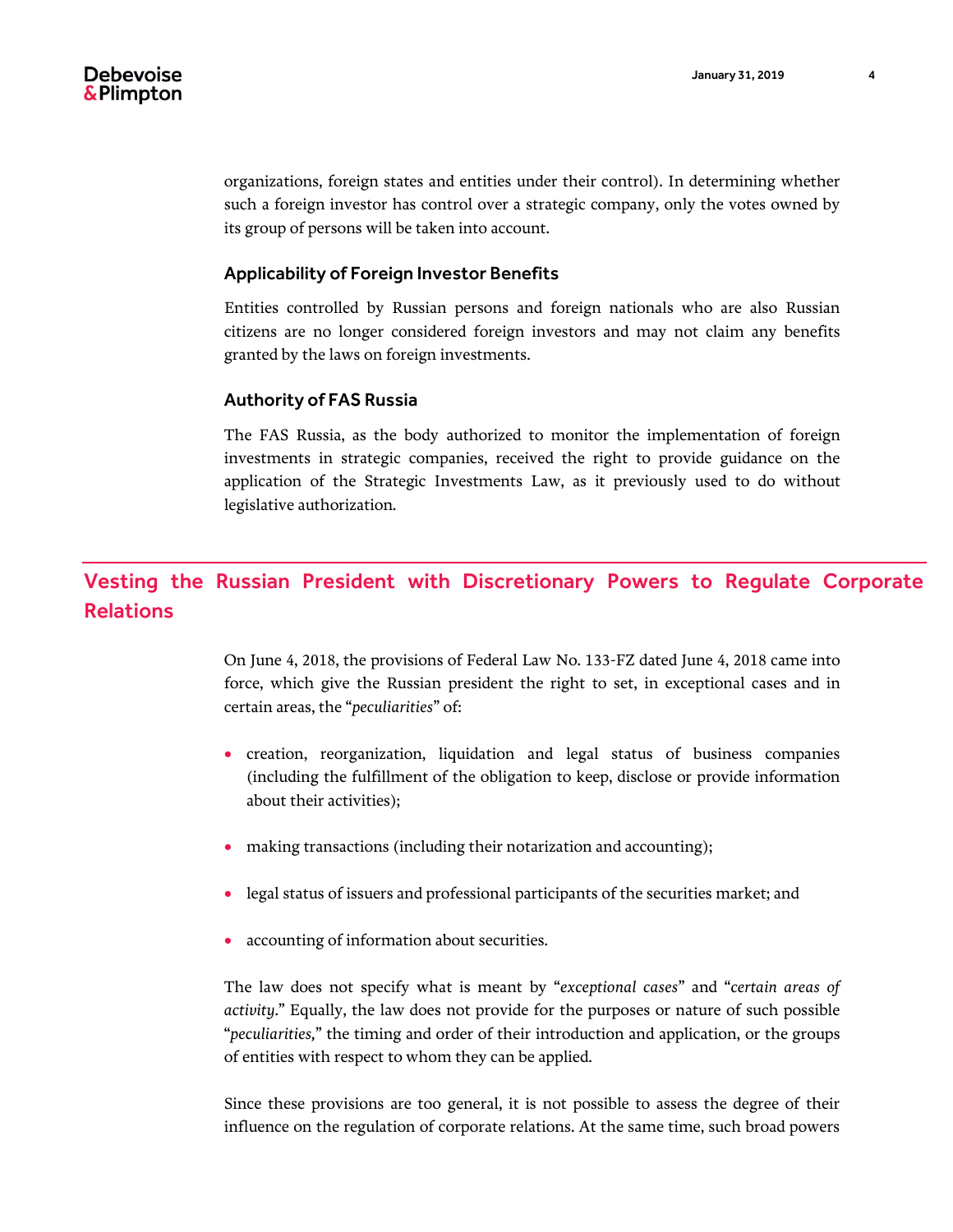will allow the Russian president to align civil and corporate legislation, as well as the legislation on the securities market, with certain cases. This may lead to the creation of different legal regimes for initially equal companies and, as a result, to heterogeneous law enforcement practice and potential legal uncertainty.

# Adoption of Law on Redomiciliation of Foreign Companies in Russia

On August 3, 2018, the Federal Law on International Companies took effect, making Russia one of the first CIS countries to adopt laws on the redomiciliation (reregistration) of foreign companies.

This law allows foreign companies to be registered in the Unified Russian State Register of Legal Entities (the "EGRUL") as a limited liability company or joint stock company with the status of an international company. Upon registration in Russia, an international company is removed from the register of legal entities in the country of its initial registration, but it retains all of the rights and obligations it previously held and is considered to be created not from the date of entry into the EGRUL, but from the date of its initial registration in the foreign country. This is a core distinction between the procedure of redomiciliation of a foreign company and its liquidation in the country of the initial incorporation and the subsequent incorporation of a new company in Russia.

Upon the registration of an international company in the EGRUL, Russian law becomes its *lex societatis*. <sup>4</sup> However, during the transition period which will last until January 1, 2029, the charter of such international company may provide that it will be subject to foreign law governing relations of its members and the rules of foreign stock exchanges. If so, the charter must contain an arbitration clause that all corporate disputes related to the participation in such international company will be referred to arbitration. The list of disputes subject to arbitration set forth in the Russian *Arbitrazh* Procedure Code will be amended to this extent.

The Law on International Companies was adopted as part of a general package of laws that established special administrative zones (the "SAZ") on Russky Island (Primorsky Region) and Oktyabrsky Island (Kaliningrad Region)<sup>5</sup> as an alternative to foreign offshore zones. The redomiciliation of foreign companies is only allowed in these two regions. From a practical point of view, this means that the sole executive body ("CEO") of a re-domiciliated company must be located in these zones, since the location of the

<sup>4</sup> *Lex societatis* governs, in particular, (i) the status of the company as a legal entity; (ii) the matters relating to its reorganization and liquidation; (iii) the procedure in which the company accrues its rights and obligations; (iv) corporate relations, including those of the company with its members; and (v) the liability of the members.

<sup>5</sup> Oktyabrsky Island is a historical name of a district in Kaliningrad.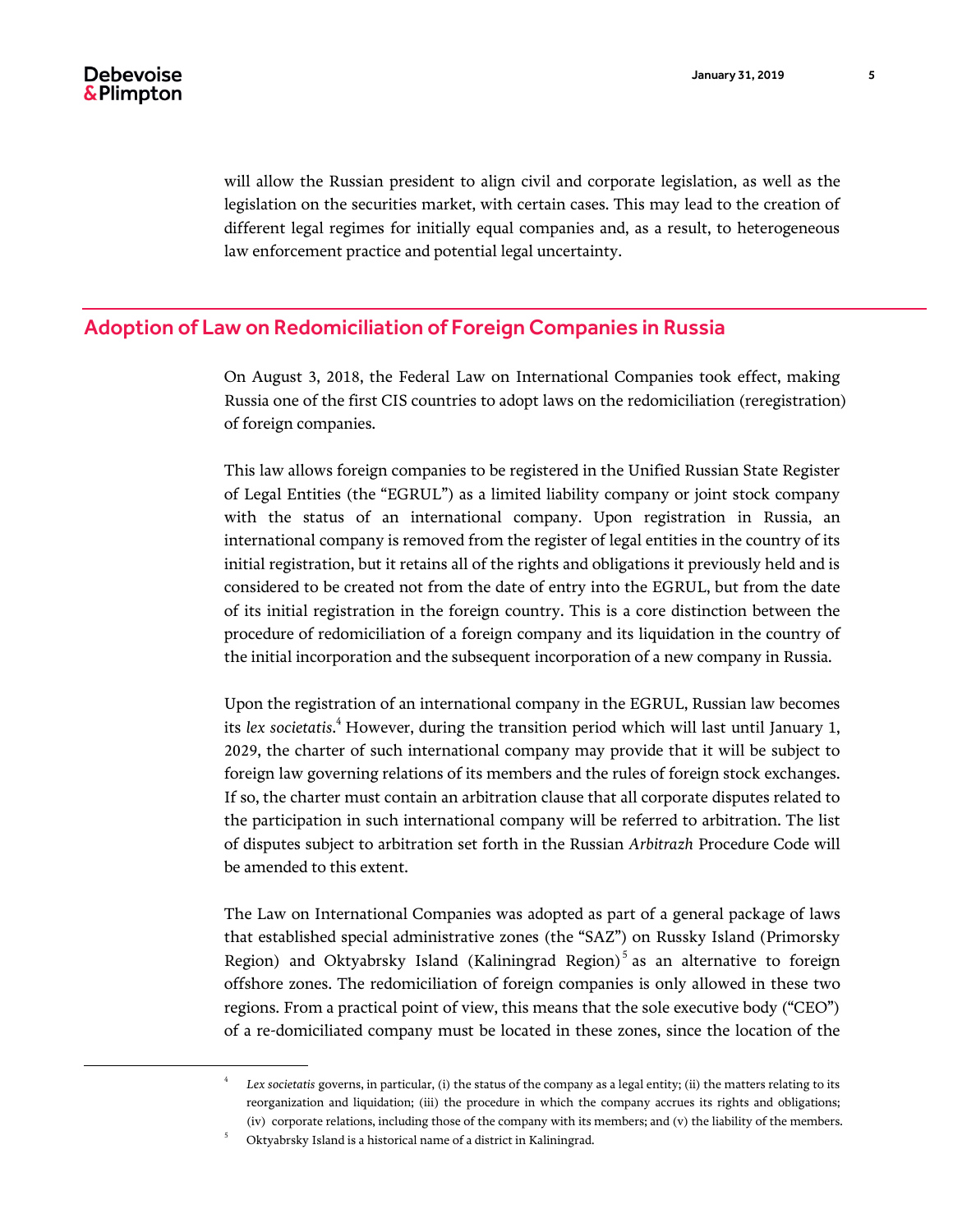international company, as well as location of any other company, is determined by the location of its CEO.

The ability of a foreign company to re-domicile will depend not only on the existence of the technical procedure for reregistration in Russia but also on whether the law of the country of initial registration allows such redomiciliation. If the local law does not recognize redomiciliation, a number of risks may occur, including:

- risks connected with a parallel existence of two companies during the transition period;
- risks of unforeseen obligations (including early performance or termination of existing obligations);
- risks of loss of assets held by the re-domiciled company; and
- risks of loss of corporate rights by its participants.

Particular attention during redomiciliation should be paid to continuing contractual obligations that are governed by foreign law. The Law on International Companies expressly provides that redomiciliation of a foreign company does not negatively affect its obligations. However, applicability of the above provisions to legal relations governed by foreign law may be disputable. Moreover, loans, options, joint venture agreements and other contracts entered into under a foreign law may contain fairly broad language concerning events of default, material adverse change, reorganization or liquidation, the scope of which may also extend to redomiciliation. Some agreements may even restrict redomiciliation or give rise to additional rights or obligations in the event of redomiciliation (e.g., the right to sell or buy out shares). $6$ 

An international company is considered a non-resident for the purposes of currencycontrol regulation.

Despite the rather active interest shown by foreign companies in redomiciliation procedure, as of the end of 2018, only one case of redomiciliation of a foreign company, incorporated in Cyprus, was announced on September 11, 2018 at the Eastern Economic Forum. In addition, on December 20, 2018, EN+ GROUP PLC announced that its

<sup>6</sup> For more details, see our [client update,](https://www.debevoise.com/insights/publications/2018/10/new-law-on-the-redomiciliation) "New Law on the Redomiciliation of Foreign Companies in Russia," dated October 9, 2018.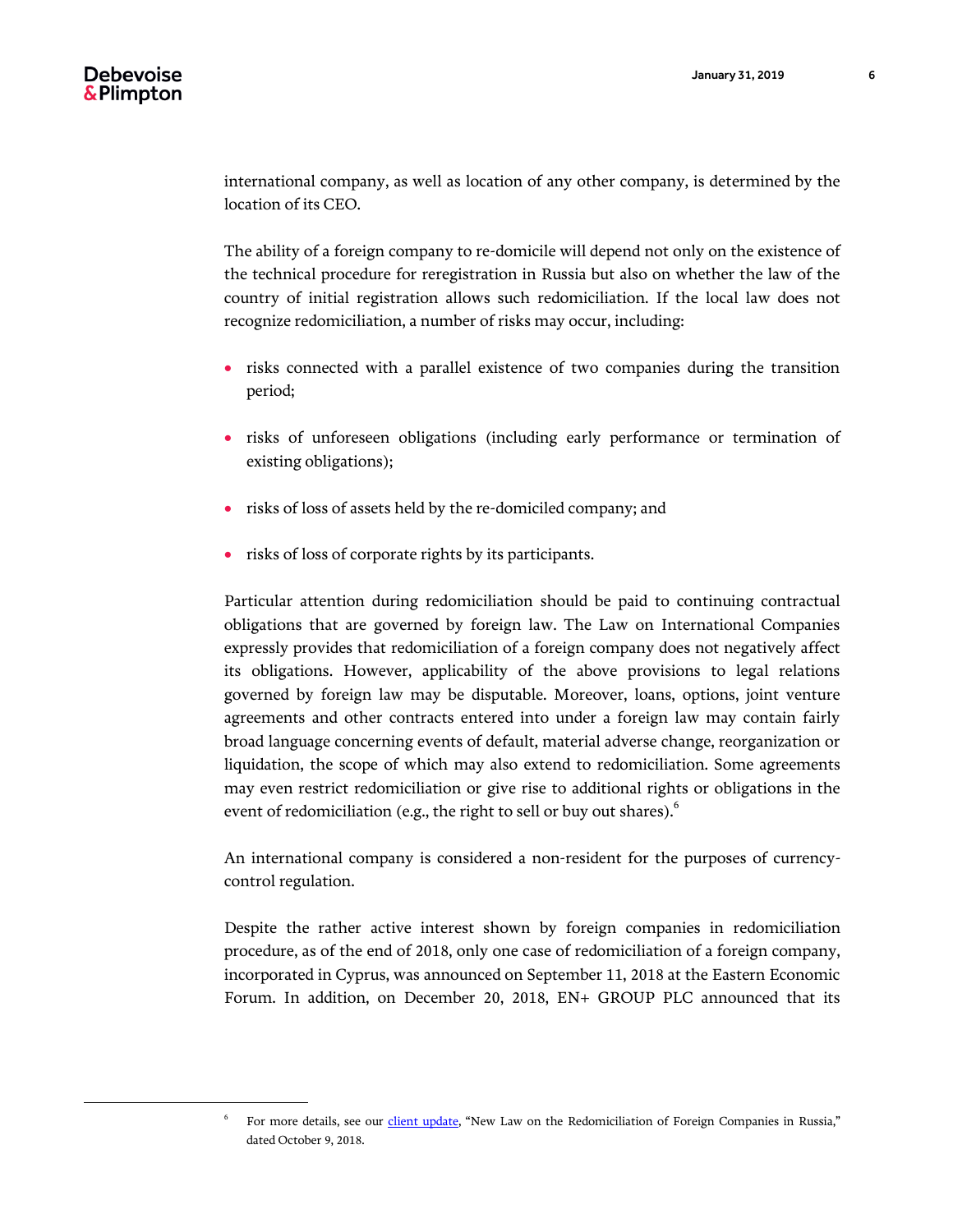shareholders approved reregistration (continuance) in Oktyabrsky Island (Kaliningrad Region). $<sup>7</sup>$ </sup>

Pursuant to the amendments to the Law on International Companies which took effect on December 25, 2018, redomiciliation will be available (subject to a number of conditions) to foreign companies incorporated prior to January 1, 2018 only.

# Developments in Corporate Governance of Russian Joint Stock Companies

On July 19, 2018, amendments to Federal Law No. 208-FZ on Joint Stock Companies dated December 26, 1995 (the "JSC Law") came into force. According to the drafters, the amendments are aimed to increase (i) the level of protection of minority shareholders and (ii) the quality of corporate governance in joint stock companies. Key changes are given below.

#### Audit Commission

Mandatory establishment of an audit commission in joint stock companies is no longer required: (i) in *public* companies, an audit commission is not created, unless its establishment is set forth in the company's charter; and (ii) in private companies, an audit commission, on the contrary, is created by default, unless the company's charter provides otherwise. The Law also prohibits joint stock companies from having a sole auditor, save for those companies in which the sole auditor was appointed prior to July 19, 2018.

#### Risk Management, Internal Controls, Internal Audit

Starting on September 1, 2018, *public* joint stock companies are obliged to introduce risk management and internal control systems and, from July 1, 2020, to arrange for an internal audit to assess the reliability and effectiveness of risk management and internal controls. In addition, from July 1, 2020, the board of directors (the "Board") of a *public* company will be required to establish a special audit committee for preliminary consideration of issues relating to the company's business controls.<sup>8</sup>

<sup>7</sup> [http://www.enplus.ru/upload/iblock/052/05216a9376a3904905fa8e103517e7e0.pdf.](http://www.enplus.ru/upload/iblock/052/05216a9376a3904905fa8e103517e7e0.pdf)

<sup>8</sup> Such an obligation is currently set forth in the Bank of Russia Regulation on the Admission of Securities to Organized Trading and in the listing rules for the companies that list their shares on the first (highest) and second level.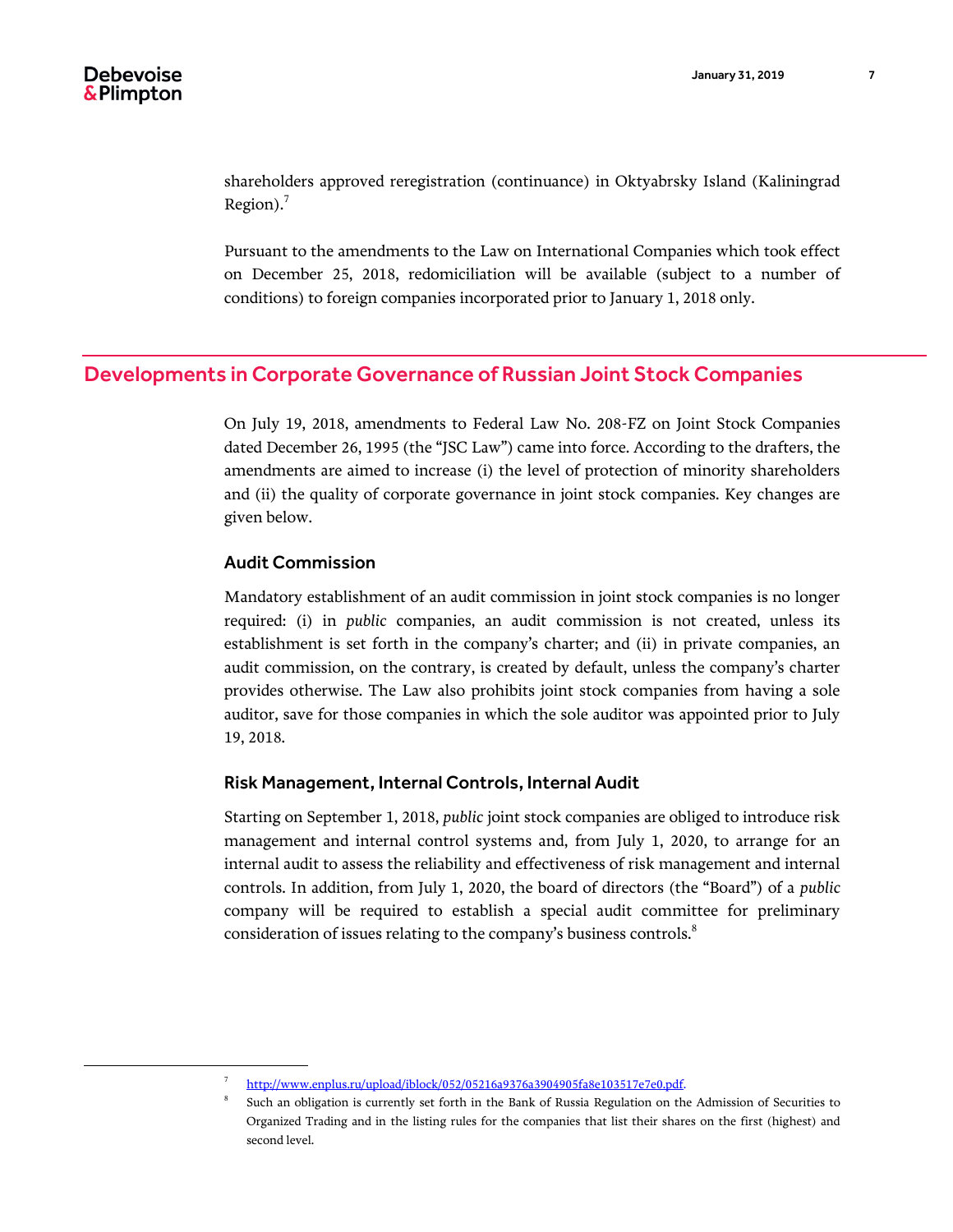# Right of the Board to Propose Candidates to Governing Bodies of the Company

Starting on September 1, 2018, the Board is entitled, in its own discretion, to propose candidates to the governing bodies of the company, including the Board itself, for election at the general shareholders' meeting (the "GSM"). Previously, this right was granted to the Board only when the shareholders had not provided candidates, or had provided an insufficient number of candidates.

## Quorum for Approving Interested-Party Transactions

A general shareholders' meeting approving an interested-party transaction will be quorate independent of the number of disinterested shareholders participating in the meeting.

## Voting Rights of Holders of Preferred Shares

The Law provides that holders of preferred shares have voting rights at the GSM in respect of questions which require the unanimous vote of all shareholders in accordance with applicable law. In addition, holders of a certain type of preferred shares now have voting rights on matters relating to charter amendments introducing provisions on authorized preferred shares of the same or another type if their issuance may reduce the amount of dividends and/or liquidation value to be paid on preferred shares of the relevant type.

# Dividends on Preferred Shares

The recurrent issue of how to determine the amount of dividends on preferred shares in the company's charter has been clarified. The amount of dividends is considered to be determined if the charter sets forth the minimum amount of dividends, including by reference to a percentage of the net profit of the company. The amount of dividends is not considered to be determined if the charter provides only for the maximum amount of dividends.

#### Right to Require Redemption of Shares

It is provided that shareholders do not have the right to request redemption of their shares by the company if, in accordance with the JSC Law, items falling within the competence of the GSM are transferred to the competence of the Board (previously, there was a position according to which an introduction of such amendments to the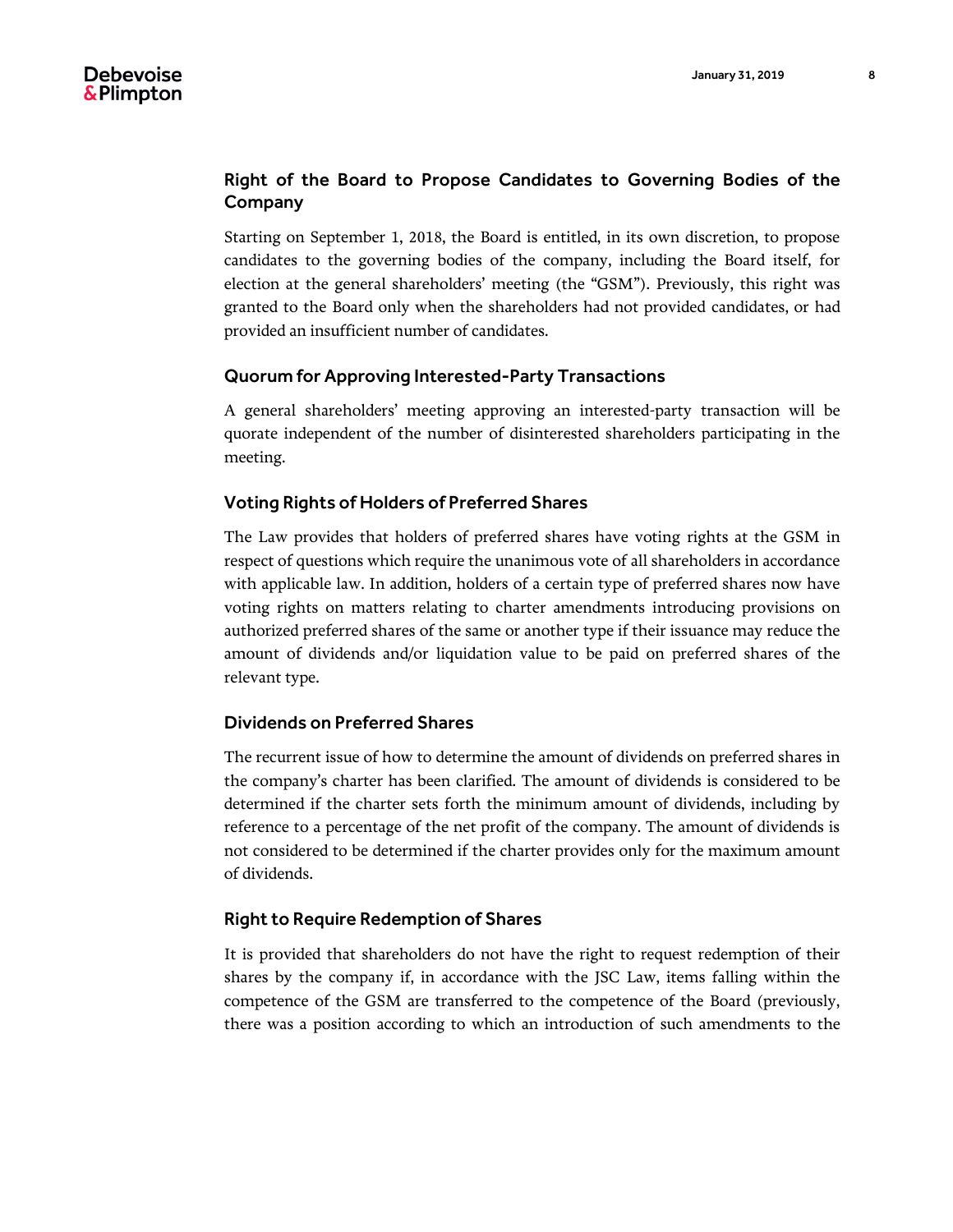charter could be considered as an amendment limiting the rights of shareholders and, therefore, falling under Art. 75 of the JSC Law). $9$ 

# Issuance of Model Charters for Russian Limited Liability Companies

On September 24, 2018, the Russian Ministry of Economic Development published Order No. 411, dated August 1, 2018, approving 36 model charters for limited liability companies. The Order enters into force on June 24, 2019.

The model charters have been approved pursuant to Art. 12 of Federal Law No. 14-FZ on Limited Liability Companies, dated February 8, 1998 (the "LLC Law"), which provides that a company may operate on the basis of either (i) a charter approved by the members of the company or (ii) a model charter approved by the Ministry of Economic Development.

All 36 model charters are extremely concise (less than two pages each). Meanwhile, many of the provisions of the model charters contain only references to the relevant provisions of the LLC Law.

The model charter forms vary in the regulation of certain matters on which the LLC Law allows members to independently determine their position, as follows: (i) transfer by a member of its interest (or part thereof), (ii) preemptive right of members to acquire the interest (or part thereof), (iii) passing of a member's interest to its heirs/successors, (iv) exit of a member from the company, (v) control over the day-today operations of the company and (vi) endorsement of resolutions of the general meeting of members.

The model charter forms are aimed at simplifying the process of preparing the charter and, as a result, reducing the relevant costs of members. However, given the extremely limited set of available corporate mechanisms and possible options, as well as a partial inconsistency of 26 out of the 36 model forms with the current legislation (regarding exclusion of the preemptive right or exercise of powers of the CEO), it appears that the use of current model forms will be limited.<sup>10</sup>

<sup>9</sup> For more details, see ou[r client update,](https://www.debevoise.com/insights/publications/2018/07/important-developments-in-corporate-governance) "Important Developments in Corporate Governance of Russian Joint Stock Companies," dated July 25, 2018.

<sup>10</sup> For more details, see ou[r Debevoise in Depth,](https://www.debevoise.com/insights/publications/2018/10/model-charters-for-russian-limited-liability) "Model Charters Issued for Russian Limited Liability Companies," dated November 1, 2018.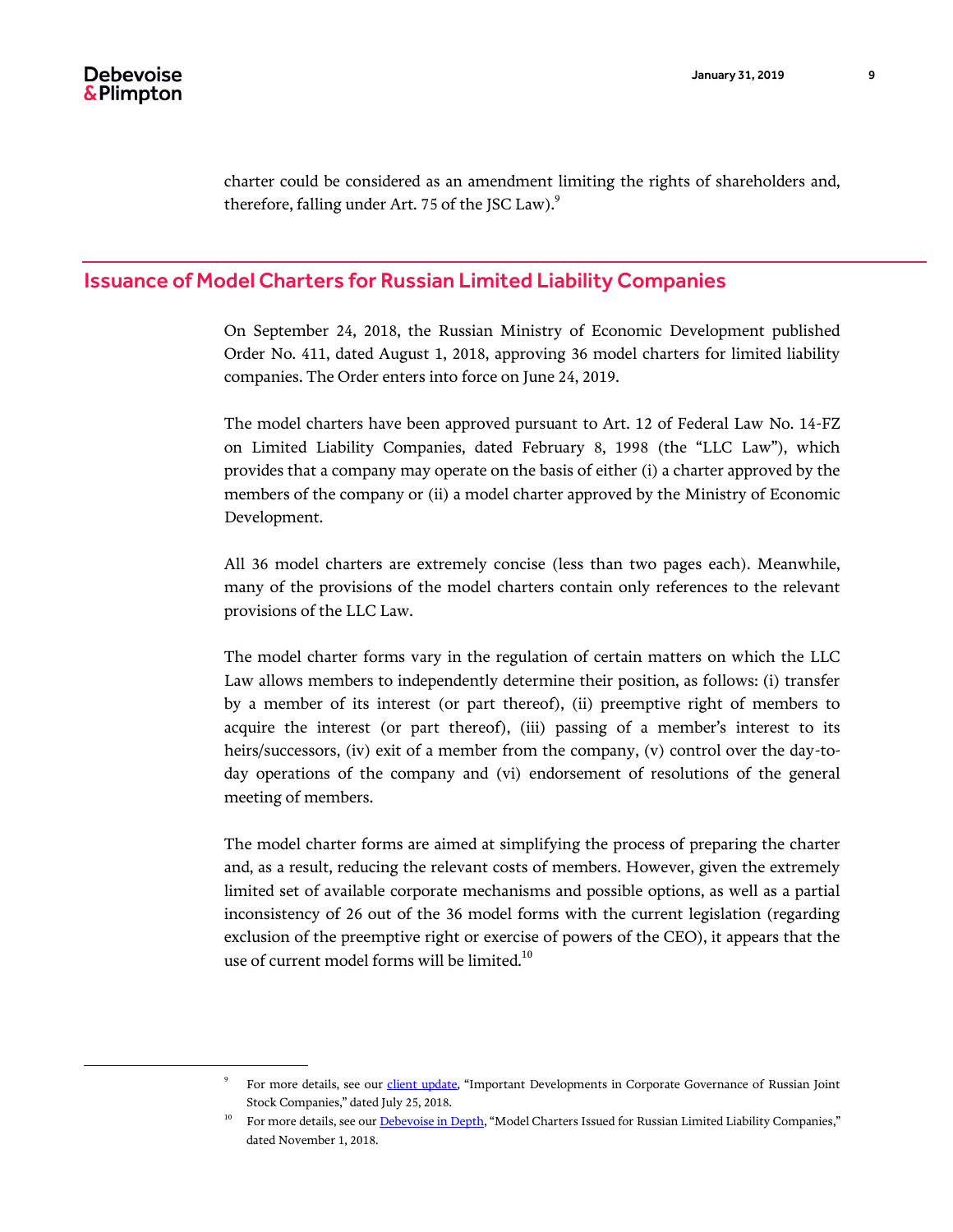## Changes in Regulation of Inside Information and Market Manipulation

On August 3, 2018, the amendments<sup>11</sup> providing for a number of significant changes affecting all persons whose activities involve access to inside information were published. Most of these amendments enter into force on May 1, 2019.

#### List of Inside Information

The List of Inside Information Approved by the Bank of Russia<sup>12</sup> will no longer be considered exhaustive. Legal entities covered by the Insider Trading Law (issuers of securities, trading institutions, etc.) will be required to make their own lists of inside information subject to the specifics of their businesses. Such lists will have to include, *inter alia*, information contained on the above List of Inside Information Approved by the Bank of Russia. However, issuers, their officers or their employees will not be responsible for the absence of any information not included on the List of Inside Information Approved by the Bank of Russia, in their own lists of inside information.

## List of Insiders

The following persons are added to the list of insiders set forth in the Insider Trading Law:

- persons holding shares indirectly entitling them to 25% or more of the votes in the highest governing body of certain entities, including issuers; and
- persons having access to information regarding preparation and/or sending of (i) a voluntary, mandatory or competitive tender offer; (ii) a notice of the right to request stock repurchase; or (iii) a stock repurchase request pursuant to Chapter XI.1 of the Joint Stock Company Law, including persons who submitted any such offer, notice or request to the joint stock company; appraisers; and banks that issued a bank guarantee.

#### New By-Laws of Issuers and Insiders

Legal entities indicated by the law, including issuers (also foreign), their counterparties and advisers on the insider list, will be required to approve a number of new by-laws, in particular:

<sup>&</sup>lt;sup>11</sup> Federal Law No. 310-FZ on Amendments to the Federal Law on Countering the Unlawful Use of Inside Information and Market Manipulation (the "Insider Trading Law") and on Amendment to Certain Legislative Acts of the Russian Federation dated August 3, 2018.

<sup>&</sup>lt;sup>12</sup> See List of inside information approved by the Bank of Russia under Instruction No. 3379-U dated September 11, 2014 (the "List of Inside Information Approved by the Bank of Russia").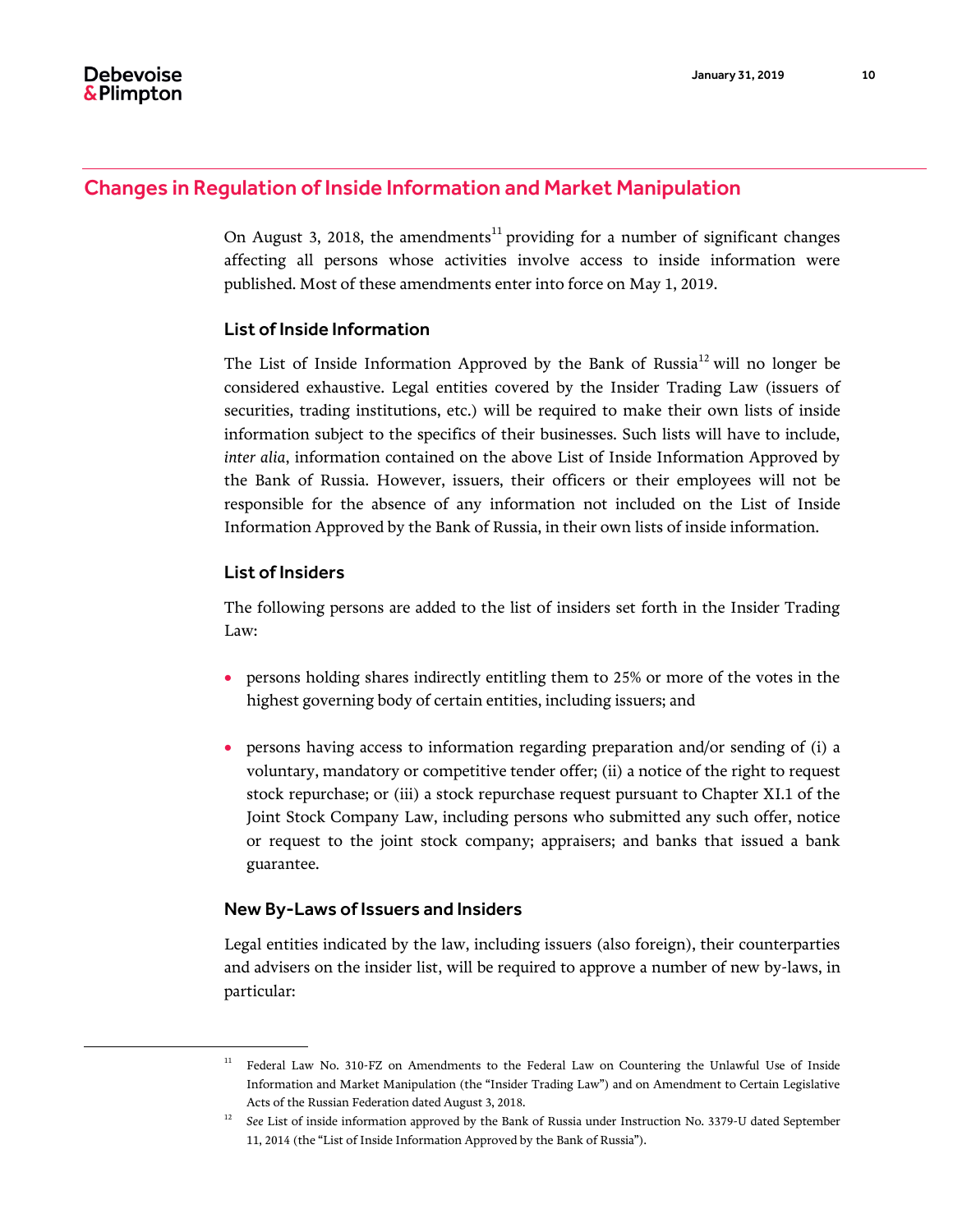- internal audit rules for preventing, detecting and eliminating unlawful use of inside information and/or market manipulation; and
- terms and conditions for dealing with financial instruments by members of the Board, management board, the CEO, members of the audit commission, individuals having access to inside information on the basis of employment or civil law contracts or persons related to them.

In addition, while under the previous regime the insider was advised on the requirements of the Insider Trading Law and liability for its violation only upon being included in the insider list, starting from May 1, 2019, the Law requires that the insider be informed of the above (and of the fact that the insider will be included in the insider list) also upon the execution of an agreement with a legal entity receiving access to inside information.

## Trade Reporting Requirements

The insiders will no longer be required to notify the company and the Bank of Russia of any transactions involving securities, financial instruments, foreign currency, etc. Instead, companies will have the right to request a report from their insiders of transactions undertaken by them.

# Expansion of Powers of the Bank of Russia Regarding Compliance Review

The Bank of Russia, when conducting reviews for compliance with inside information laws, will receive additional powers to access the property and premises of the entities subject to review and necessary documents or information, including access to electronic storage devices.

#### Definition of Market Manipulation

The Bank of Russia will be authorized to supplement the market manipulation practices listed in the Insider Trading Law.

#### Restrictions on Disclosure of Inside Information

The Russian Government will be entitled to determine whether inside information is not subject to disclosure or delivery and/or is subject to limited disclosure or delivery.<sup>13</sup>

<sup>13</sup> For more details see ou[r client update,](https://www.debevoise.com/insights/publications/2018/09/legal-framework-governing-inside) "Regulation of Inside Information in Russia: What Will Change in 2019," dated September 10, 2018.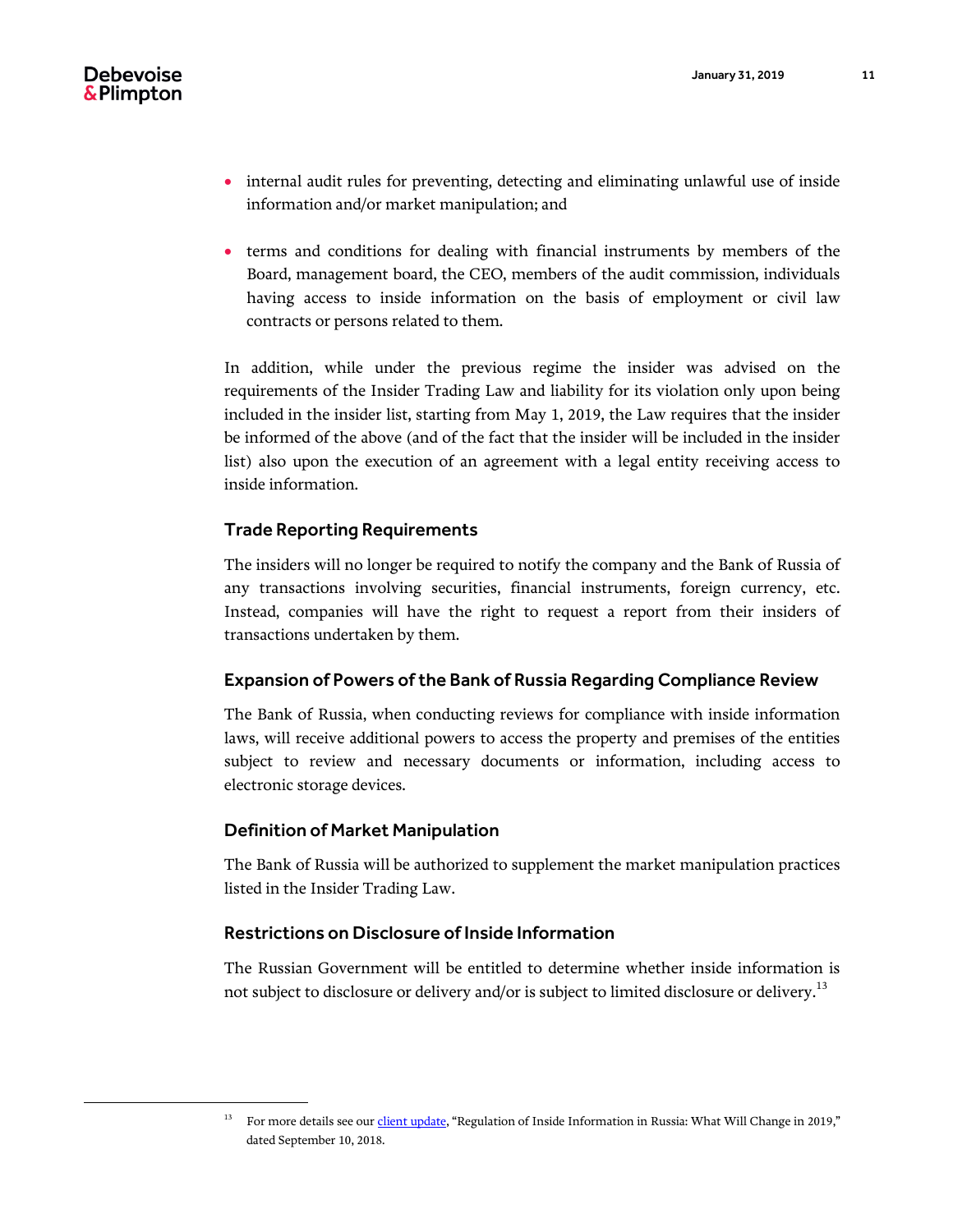In Ruling No. 27, dated June 26, 2018, the Supreme Court provided guidance on certain issues regarding the application of new regulations to major and interested-party transactions. Below we briefly review the most significant clarifications.

#### Procedure for Disputing Transactions

When considering a claim for the invalidation of a transaction as performed in breach of the procedure for its consummation set forth in the JSC Law or LLC Law, Art. 173.1 of the Civil Code should be applied in respect of major transactions<sup>14</sup> and Art. 174(2) in respect of interested-party transactions,<sup>15</sup> subject to specific requirements set forth in the above laws. It can be assumed that this guidance of the Supreme Court seeks to prevent the courts from applying other provisions of the Civil Code when major and interested-party transactions are challenged based on the breach of procedure for the consummation thereof, in particular, to prevent the application of Art. 168 of the Civil  $Code<sup>16</sup>$  and to specify that the grounds for disputing set forth in the JSC Law and LLC Law are not self-sufficient, but rather such transactions should be challenged pursuant to Art. 173.1 and 174(2) of the Civil Code subject to specific requirements set forth in such laws.

#### Limitations Period

The limitations period for challenging major and interested-party transactions is determined pursuant to the rules of Art. 181(2) of the Civil Code and is one year. The Ruling of the Plenary Session of the Supreme Court also contains explanations regarding the moment of commencement and termination of the limitations period, including taking into account when a conscientious CEO, a member of the Board or a shareholder/participant (the "shareholder") became aware or should have become aware of the disputed transaction.

#### Right of Action of a New Shareholder

A claim for invalidation of a transaction cannot be dismissed on the grounds that the shareholder commencing the action was not a shareholder of the company at the time

<sup>&</sup>lt;sup>14</sup> Art. 173.1 of the Russian Civil Code contains provisions on the invalidity of transactions concluded without the consent of a third party, a body of a legal entity, or a state body or a local government that is required by law.

<sup>&</sup>lt;sup>15</sup> Art. 174(2) of the Russian Civil Code contains provisions on the invalidity of transactions concluded by a representative or an agent of a legal entity acting on behalf of a legal entity without a power of attorney to the detriment of the interests of the representee or a legal entity.

<sup>&</sup>lt;sup>16</sup> Art. 168 of the Russian Civil Code contains provisions on the invalidity of transactions that violate the requirements of the law or another legal act.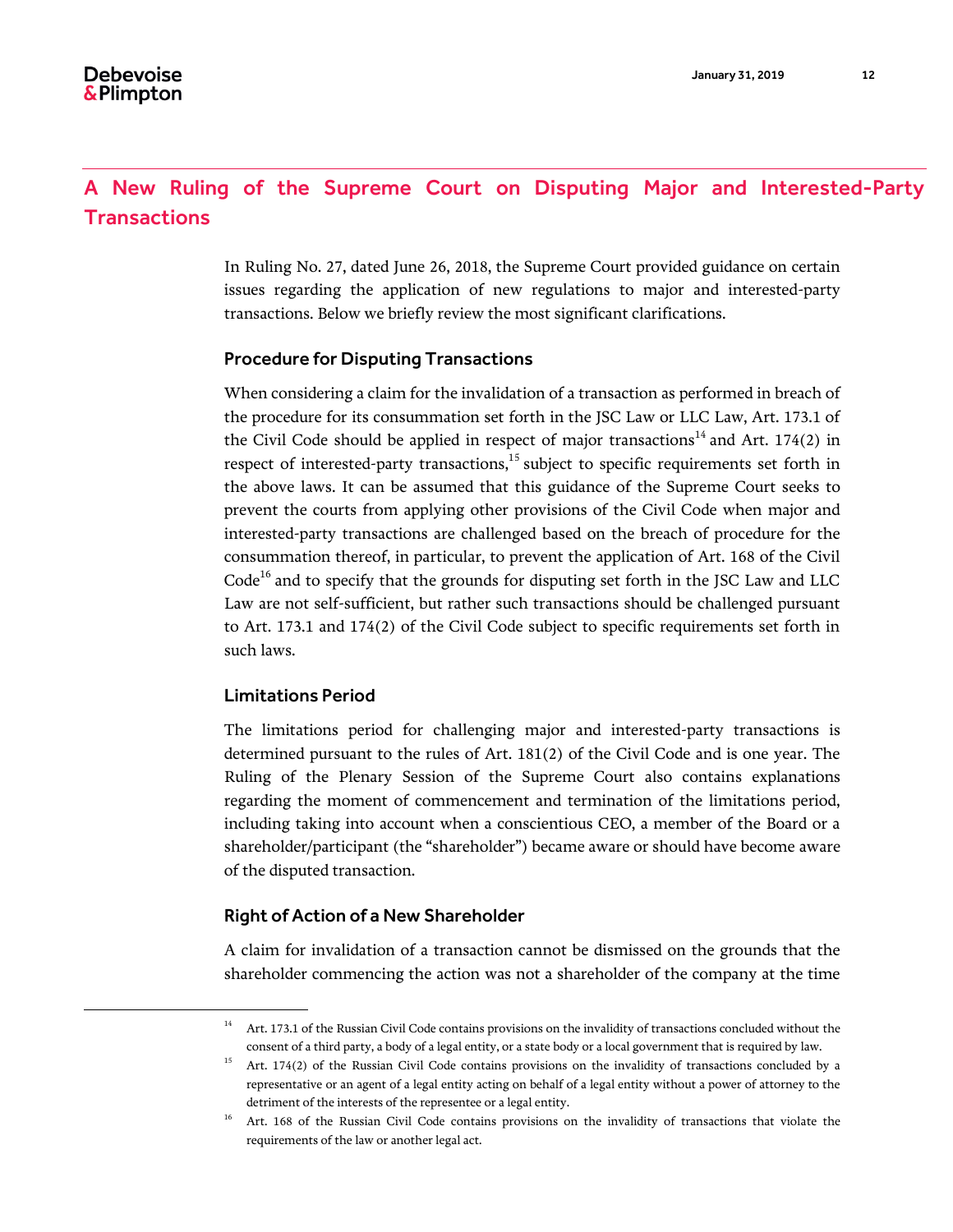when such transaction was made. Transfer of share to another party does not affect the limitations period with respect to the claim for invalidation of a transaction and enforcement of consequences of an invalidated transaction.

#### Scope of the Ordinary Course of Business

A transaction will fall beyond the scope of the ordinary course of business, in particular, in the event of sale/lease of the fixed production assets of the company or if such transaction results in a significant change of the region of its operations or its sales markets.

#### Determination of the Amount of a Major Transaction

The amount/sum of a major transaction will be determined without regard to the claims that may be made against the respective party for the failure to perform or improper performance of its obligations (e.g., penalties), unless it is established that the company did not originally intend to perform or properly perform such transaction.

The price of a contract providing for regular payments (e.g., lease, services, storage, agency, trust, insurance, franchise, licensing agreement, etc.) for a person required to make such regular payments should be determined on the basis of the total amount of such payments for its entire term (if it is a contract for an indefinite period, for one year; if payments vary, the greatest amount of payments for one year should be used).

It can be assumed that the above approaches for determining the contract price will be applied to interested-party transactions as well.

#### Conclusion on a Major Transaction

The conclusion of the Board or CEO on a major transaction may contain a recommendation to enter into or not to enter into such transaction. The fact that no conclusion was issued does not serve as a ground for disputing such transaction as performed in breach of the approval procedure. However, it makes it possible to advance claims for damages caused to the company by such transaction against persons who failed to perform the obligation to prepare a conclusion.

#### Retired Board Member

A member of the Board will be deemed to have retired, in particular, in the event of his/her death, if he/she has been declared legally incompetent or as having limited legal capacity or disqualified by order of the court or if he/she has notified the company of his/her resignation (such resignation must be made in writing in advance of the Board meeting).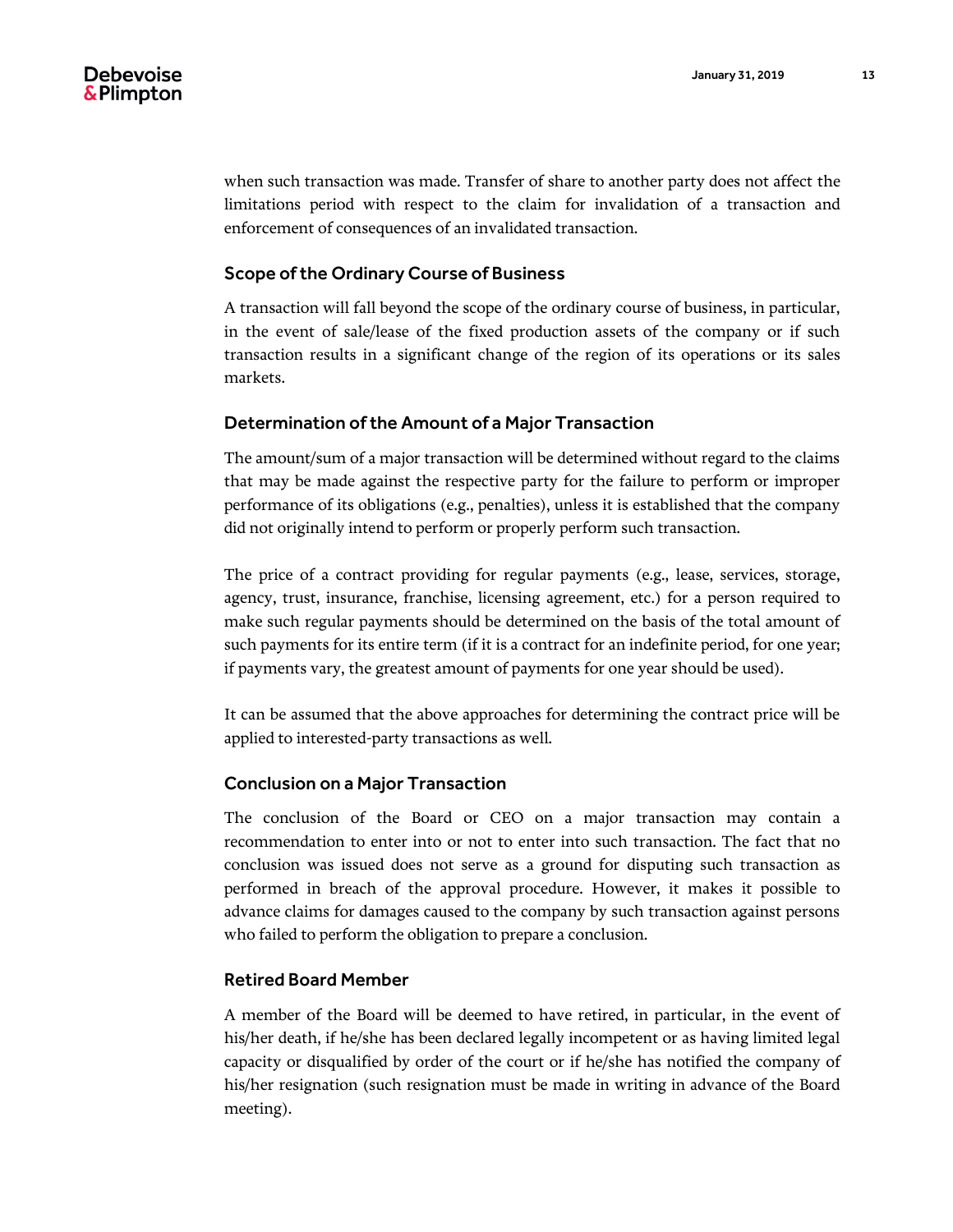# Approval of a Major Transaction That Is Simultaneously an Interested-Party Transaction

Any major transaction that is simultaneously an interested-party transaction is subject to approval both as a major transaction and an interested-party transaction. However, according to the rules of approval of interested-party transactions, such a transaction is subject to approval only if expressly demanded.

If the amount/sum of the transaction is from 25% to 50% of the book value of the company's assets, then it is approved by (i) the Board according to the rules of approval of major transactions and (ii) the GSM according to the rules of approval of interestedparty transactions. However, the literal reading of Art. 79(5) of the JSC Law may lead to a conclusion that in this situation, if it is demanded that a transaction is approved as an interested-party transaction, such transaction is subject to approval by the GSM according to the rules of approval of interested-party transactions only and no approval by the Board according to the rules of approval of major transactions is required.

#### Standards of Good Faith

Generally, the law does not require any third party to verify prior to making a transaction whether such transaction is a major transaction or an interested-party transaction for its counterparty and whether it has been properly approved. Third parties relying on the information contained in the EGRUL as to the persons authorized to represent a legal entity may generally assume that such persons are authorized to enter into any such transactions. However, a representation/warranty by a person who entered into a transaction that all necessary corporate procedures and other requirements have been complied with does not itself prove that the counterparty acted in good faith.

#### Voting by Persons Controlled by an Interested Party

It is not only interested parties that are not entitled to vote for the approval of an interested-party transaction, but also corporate shareholders that are not formally interested in a transaction but rather are under control of interested parties (controlled entities).

#### Requirements for Approval of Interested-Party Transactions

The Supreme Court clarified that a GSM or a Board meeting for approval of an interested-party transaction may be requested at any time both prior to and after the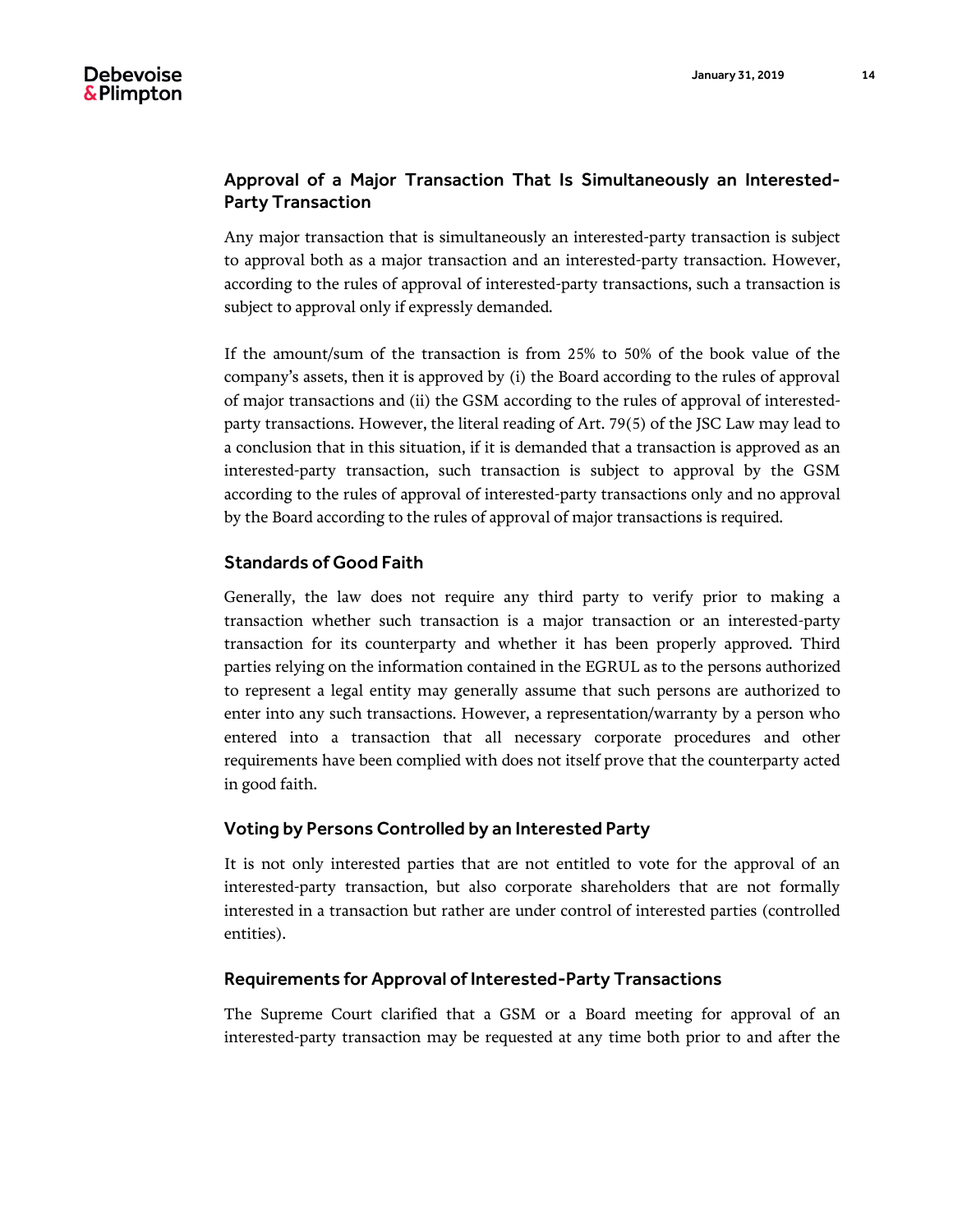consummation of a transaction (in the latter case, the corporate body of the company should decide on a subsequent approval of such transaction).<sup>17</sup>

# Clarification of the Supreme Court on Issues Related to Assurances About **Circumstances**

On December 25, 2018, Ruling No. 49 of the Plenary Session of the Supreme Court was adopted. In addition to the clarifications directly related to the conclusion and interpretation of contracts, the Ruling also provides guidance on certain issues related to public, preliminary, framework and subscription contracts.

Of particular interest with regards to M&A transactions are clarifications of the Supreme Court concerning assurances about circumstances (Art. 431.2 of the Civil Code). The institution of assurances about circumstances (analogous to *representations and warranties* in English law) was first introduced into Russia in 2015 as part of a civil law reform. This guidance is the first attempt of the Supreme Court to summarize the court practice in this area. The clarifications include:

- Assurances of relevance to the contract may or may not be directly related to the subject matter of the contract.
- Assurances impose additional liability on the party in addition to the liability specified by the law for the relevant type of obligations. Meanwhile, according to the general principle of civil law (Art. 307.1 of the Civil Code), if the assurances are related to the subject of the contract, then the liability of the party for the inaccuracy of the assurances is determined by special rules on certain types of contracts, as well as by the provisions of Art. 431.2 of the Civil Code and other general provisions of the Civil Code. Essentially, the point is that, for example, under a sale and purchase agreement (including in relation to shares), the object of sale and purchase must comply with both the legislatively established quality rules and the characteristics and requirements specified in the assurances (for example, in relation to the acquired company and the composition of its assets).
- Assurances may be made by a third party with a legitimate interest in the contract. The presence of a legitimate interest is assumed, unless proved otherwise. In the event of inaccuracy of assurances, the third party is liable to the party to the contract in whose favor the assurances are provided.

For more details, see ou[r client update,](https://www.debevoise.com/insights/publications/2018/07/the-supreme-court-of-russia-iss-ruling-disp-trans) "The Supreme Court of Russia Issued a New Ruling on Disputing Major and Interested-Party Transactions," dated July 23, 2018.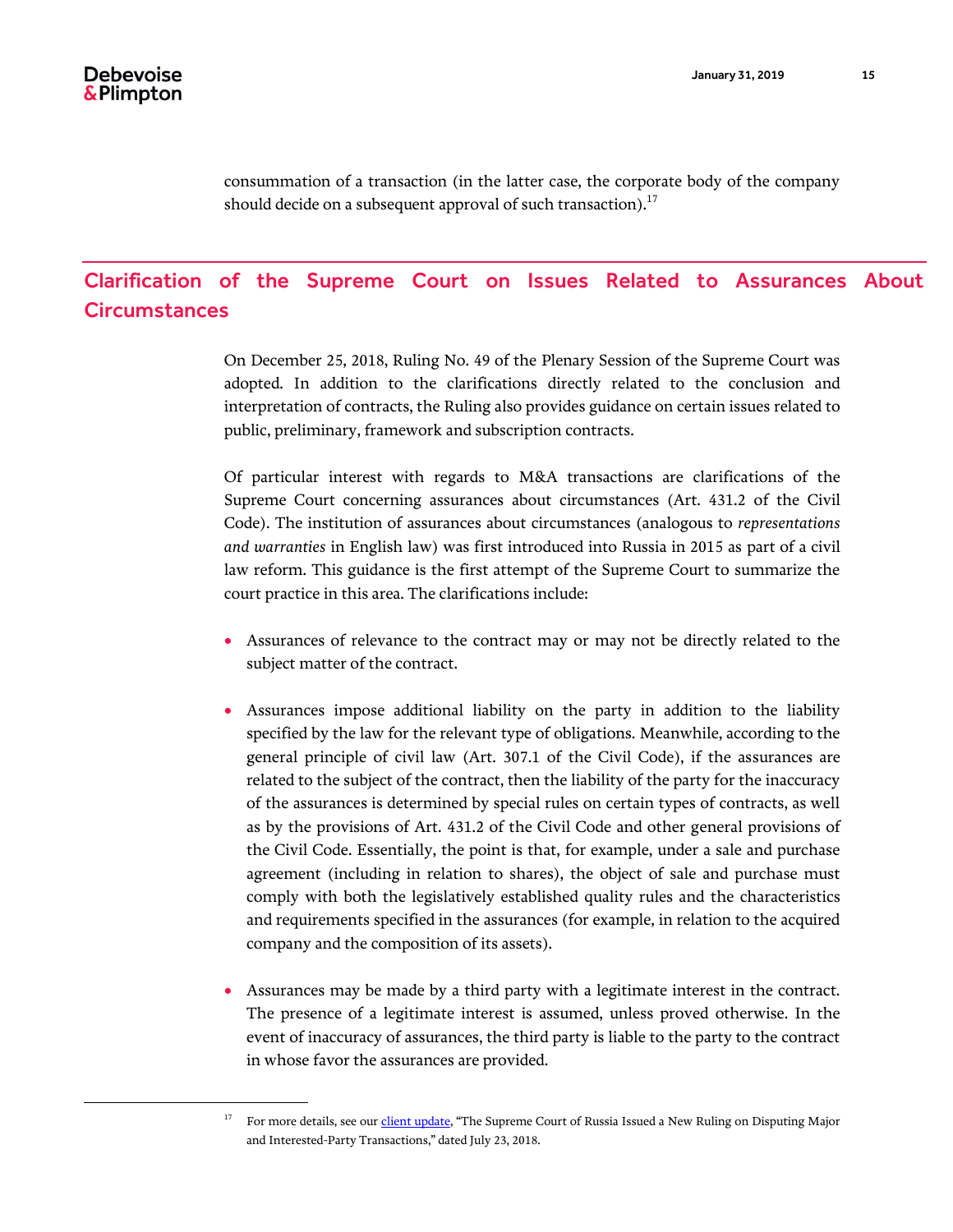- To prove assurances, a party may not refer to witness testimony.
- As a consequence of inaccuracy of assurances, both the damages and agreed penalty can be provided for (although it follows from the literal reading of Art. 431.2 of the Civil Code that either compensation for damages or payment of penalty is allowed).
- A person who provided a deliberately inaccurate assurance cannot, as a ground for exemption from liability, refer to the fact that the party relying on the assurance acted imprudently and did not independently verify its accuracy.
- As a general rule, declaring a contract null and void does not in itself exempt the respective party from liability for inaccuracy of assurances (for example, regarding the authority to enter into a contract or its compliance with the applicable law), even if such assurances are contained in the contract itself. However, this does not exclude the possibility of recognizing assurances invalid in a general manner according to the rules on the invalidity of transactions if there are appropriate grounds.

The above clarifications of the Supreme Court are aimed at ensuring the uniformity of law enforcement practice and should contribute to increasing legal certainty. However, many issues that arise in practice in the provision of assurances have been ignored. In particular:

- Can assurances be provided for a future date? Is an automatic repetition of assurances allowed on a certain date or upon the occurrence of certain circumstances?
- Is it possible to limit assurances to the seller's knowledge using the "*to the best of the seller's knowledge*" clause? Is it possible under the contract to determine a specific group of persons whose knowledge equates the knowledge of the seller?
- Can the standard of *disclosure* be applied against assurances and how will it be applied? $18$  Is a general reference to any information, which, for example, is disclosed as part of a legal review, allowed, or can the disclosure be made only by providing an exhaustive document? What is the legal status of such a document: an additional agreement, a disclosure letter, etc.?
- Is the buyer deprived of the right to refer to the assurances if he/she knew or should have known about the *unintended* inaccuracy of such assurances on the part of the seller (analogous to the *anti-sandbagging rule*)? Is it possible, on the contrary, to

<sup>&</sup>lt;sup>18</sup> As an example, English law uses the "fairly disclosed" standard, which provides that the seller discloses all circumstances in a sufficient manner so that the buyer can determine the nature and extent of such disclosure.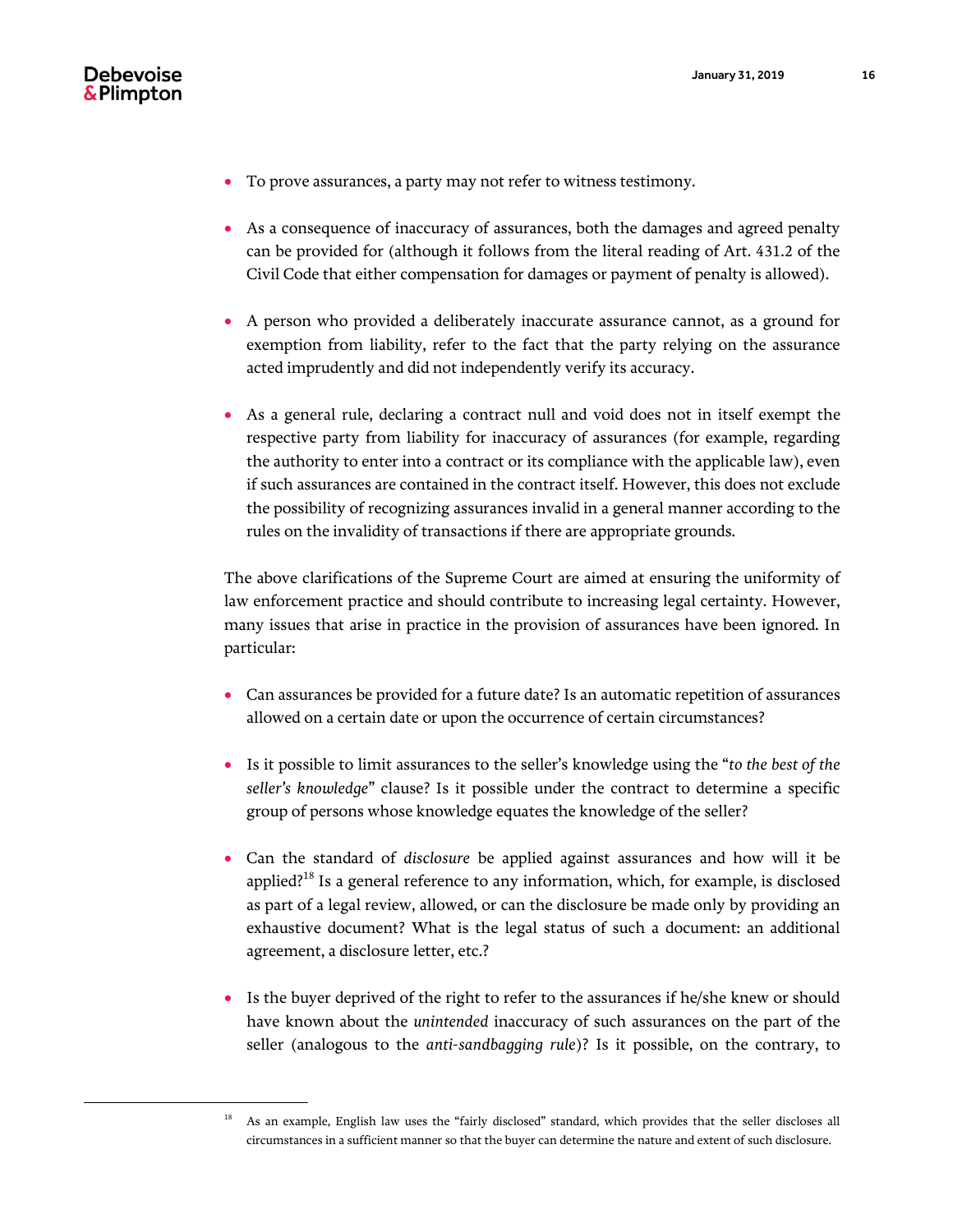directly stipulate that such a right is retained in the contract, despite the knowledge of the buyer?

# Recovery of Lost Profits by a Minority Shareholder from the Majority Shareholder Who Failed to Make MTO

On May 24, 2018, the Supreme Court for the first time confirmed compensation of lost profits of a minority shareholder caused by failure of the majority shareholder to make a mandatory tender offer for the acquisition of shares (Case No. A19-17165/2016).

LLC Telmanskaya HEPS (defendant) acquired shares of PJSC IrkutskEnergo at a price that was significantly higher than the average weighted price per share on the Moscow Exchange. As a result of the transaction, the shareholding of the defendant (together with its affiliates) in the company exceeded 75% of the total company shares. In violation of Art. 84.2 of the JSC Law, the defendant failed to make a public offer to other shareholders for the acquisition of shares (mandatory tender offer).

The minority shareholder (an individual) attempted to sell his shares to the defendant, but it refused to purchase them. In light of this, the minority shareholder sold his shares to a third person on the Moscow Exchange at a price that was significantly lower than the transaction price paid by the defendant and filed a claim in court for compensation of lost profits equal to the difference between the price at which he sold his shares on the Moscow Exchange and the price paid by the defendant.

The courts satisfied the plaintiff's claim, stating the following:

- due to the defendant's fault, the plaintiff could not return his investments in full, whereas the defendant and its affiliates had expanded their corporate control; and
- $\bullet$  the compensation of damages will (i) protect the rights of the plaintiff who intended to accept the public offer and sell shares and took measures to require the defendant to make a mandatory tender offer, and (ii) the plaintiff will be put in the position he would have been in had the defendant properly performed its obligation to acquire the plaintiff's securities at a fair price.<sup>19</sup>

<sup>&</sup>lt;sup>19</sup> For more details, see our *client update*, "Russian Supreme Court Rules in Favor of Minority Shareholder's Claim for Lost Profits Caused by Majority Shareholder's Failure to Make MTO," dated July 24, 2018.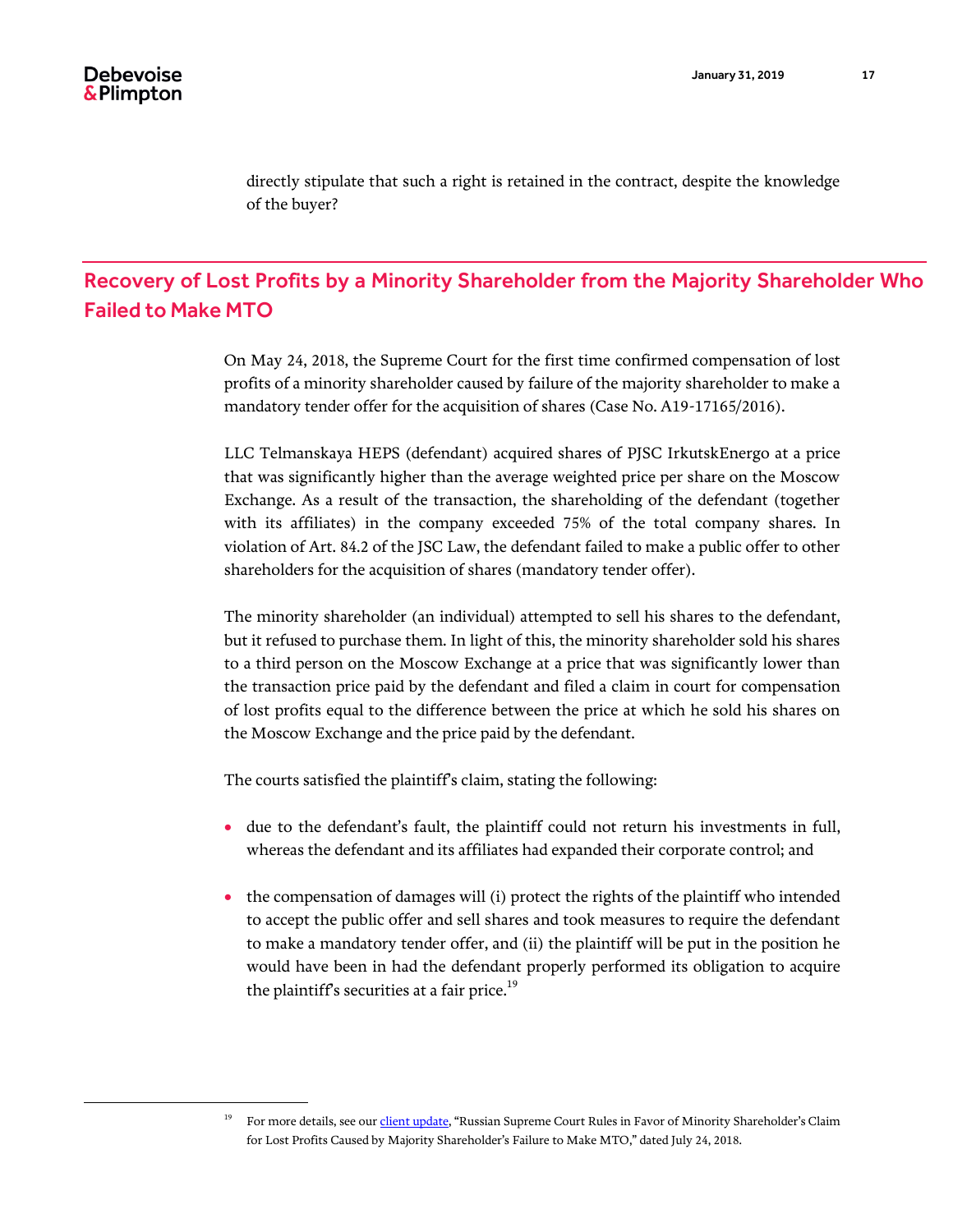# Arbitration Clause Found Ambiguous and Unenforceable by Supreme Court

On September 26, 2018, the Supreme Court upheld decisions of the lower courts that the International Court of Arbitration at the International Chamber of Commerce (*ICC International Court of Arbitration*) (the "ICA") had no jurisdiction over the dispute between a foreign company and a Russian entity, since the arbitration clause in the agreement did not meet the principles of certainty and enforceability.<sup>20</sup>

Dredging and Maritime Management SA (Luxembourg) filed an application with the Russian court to recognize and enforce an ICA award, which provided for the collection of damages and interest on the agreement from JSC InzhTransStroy (Russia). The courts concluded that the parties did not identify a specific arbitral institution to resolve their dispute under the agreement. This served as one of the grounds for the refusal to recognize and enforce the ICA award in Russia.

As follows from the judicial decisions, the parties provided in their agreement that, unless the parties agree otherwise, any dispute which has not been amicably settled shall be finally settled in international arbitration in accordance with the Rules of Arbitration of the International Chamber of Commerce in Geneva (Switzerland). According to the courts, the language of the arbitration clause is ambiguous and does not evince the direct consent of the parties to submit all their disputes to the ICA since, despite the reference to the arbitration rules, a specific arbitral institution has not been named.

The conclusions of the courts in this case are disputable, but since they have been endorsed by the Supreme Court, they should be taken into account when drafting arbitration clauses (including those in stock purchase agreements and corporate agreements).

Given the approach of the courts, the following recommendations will help reduce the risk of finding that the arbitration clause is ambiguous and, consequently, that the arbitral institution lacks jurisdiction to resolve a dispute:

- The consent of the parties to dispute resolution in the relevant arbitral institution must directly and clearly follow from the agreement.
- An arbitral institution must be expressly and clearly identified in the agreement indicating, in particular, the specific name and location of the institution, as well as the rules on the basis of which it operates.

<sup>20</sup> Case No. А40-176466/2017. See our discussion in more detail in the Client Update of January 7, 2019, "ICC Arbitration Clause Found Unenforceable in Russia: Potential Risks and Drafting Considerations."